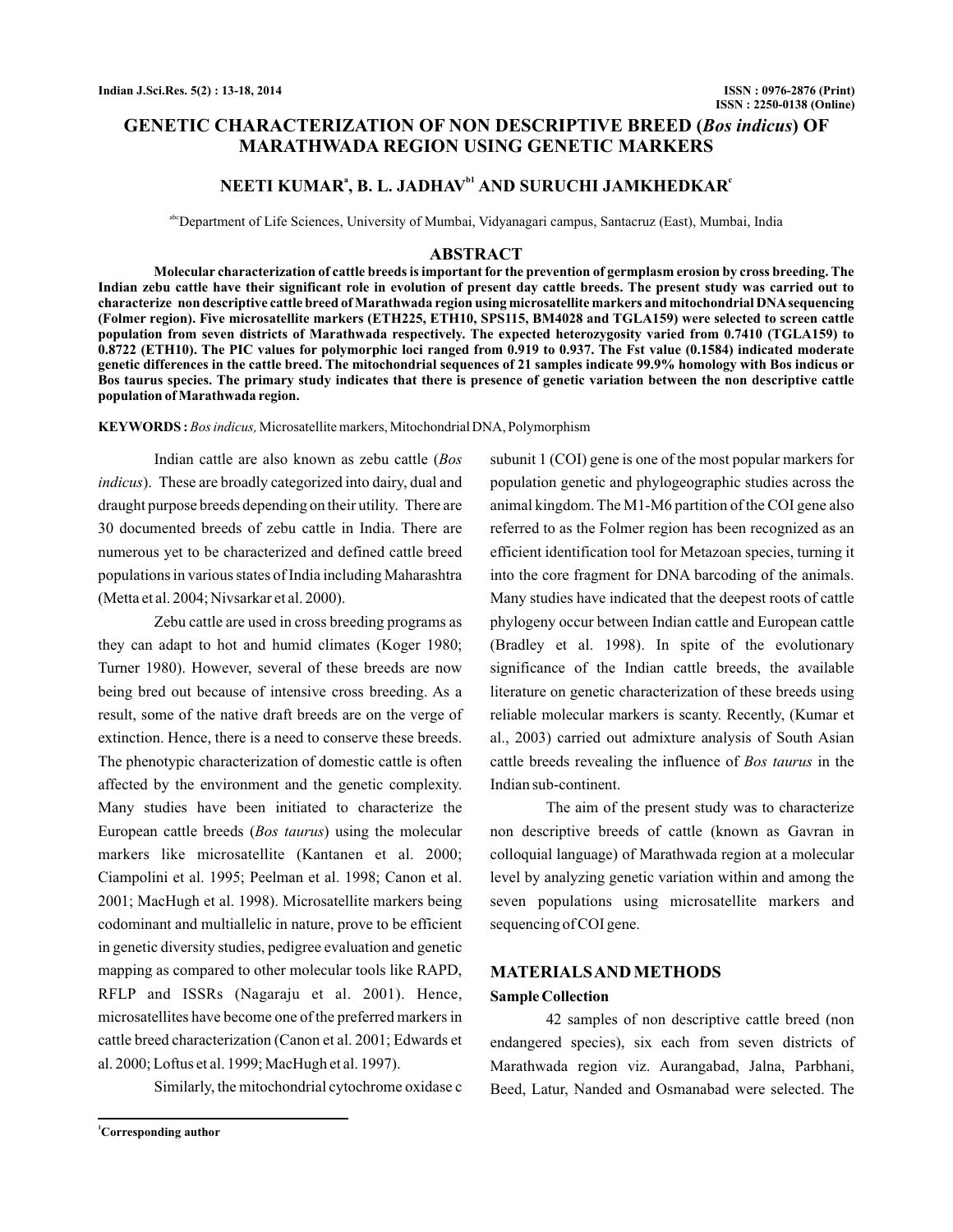blood samples were drawn from the left ear vein of these animals for DNA isolation and further analysis. The blood collection was done by qualified Veterinarians, hence no specific permissions were required for these above seven locations (Ethical Committee Report No: IEC/IRB-No.11122011IR3).

#### **DNAisolation**

Total DNA was extracted from the blood samples by modifying Sambrook- Manniatis method (1989).

### **Microsatellite Genotyping PCR**

Five microsatellite markers were selected from the database (http://www.fao.org/dad\_is) recommended by the Food and Agriculture Organization and the International Society for Animal Genetics (FAO and ISAG) and NBAGR - National Bureau of Animal Genetic Resources, Karnal, India. PCR amplification was done on a thermal cycler (Eppendorf) in 15  $\mu$ l reaction using 1.5  $\mu$ l of 10X PCR Buffer (Invitrogen, USA), 1U Taq DNA Polymerase, to make a final reaction volume of 15 μl. The PCR conditions employed were: initial denaturation at 95°C for 5 min, followed by 35 cycles of 30 sec at 95°C, 30 sec at annealing temperature of 55°C and 30 sec extension at 72°C, then final extension at 72°C for 10 min. Amplicons obtained after PCR assays were recovered from agarose gels, purified using the Invitrogen PCR Product Purification kit and subjected to direct sequencing. Each panel was run in capillary electrophoresis on an ABI3130® genetic analyzer (Applied Biosystem, USA). Microsatellite fragment sizing was done using the software Gene MapperTM version 3.7 (Applied Biosystems, USA). The alleles were identified by the software and also manually verified to avoid any false positive. primer mix of reverse 1.0 μl and forward 1.0μl (2.0 pmol each), 2.0 μl DNA template (60 ng) and DNAase free water

The statistical analysis was carried using POPGENE 1.32v software (Yeh et al. 1999). The following parameters were computed: the percentage of polymorphic loci (P), observed and effective number of alleles per locus (Na, Ne), expected and observed heterozygosity (He, Ho), gene flow (Nm) and the inbreeding coefficient (Fis). The polymorphic information content (PIC) values were analyzed by the software MOLKIN version 3.0 (Gutierrez et al. 2005).

#### **Mitochondrial COI Gene Sequencing**

The primer set- LCO1490 and HCO2198 amplify a 708 bp fragment of the COI gene in a wide range of eukaryotic taxa (Folmer et al., 1994). 21 DNA samples, three each from seven populations were selected for the present investigation. The PCR reaction volume of 20 μL consisted of between 20 and 100ng DNA template, 50mM KCl,  $10 \text{mM}$  TrisHCl,  $1.5 \text{mM}$  MgCl<sub>2</sub>,  $0.05 \text{mM}$  of each dNTP, 0.5 μM of each primer and 1.25 U of AmpliTaq Gold 360 (Applied Biosystems, Foster City, CA, USA). The PCR conditions employed were: initial denaturation at 94°C for 10 min, followed by 40 cycles of 30 sec at 95°C, 30 sec at annealing temperature of 45°C and 1 min extension at 72°C, then final extension at 72°C for 10 min. Amplicons obtained after PCR assays were recovered from agarose gels, purified using the Invitrogen PCR Product Purification kit and subjected to direct sequencing. Using the gene specific sequencing primers and ABI BigDye® Terminator v3.1 Cycle Sequencing reaction kit (Applied Biosystems, USA), the purified PCR amplicons were sequenced by ABI 3130 (Applied Biosystems) automated sequencer. The sequences obtained were subjected to BLAST analysis.

#### **RESULTSAND DISCUSSION**

The genetic variation in 42 individuals belonging to non descriptive cattle breed was analyzed using five microsatellite loci. The percentage of polymorphic loci was 100% in six populations except for Parbhani population (80%). This indicates that the microsatellite markers selected can be used to determine genetic differences in cattle breeds. Similar observation was made by Metta et al. (2004) regarding the effectiveness of microsatellite markers in cattle genetic characterization. The amount of heterozygosity is the most widespread and important biological informative measure of genetic variation in a population because individuals in diploid organisms are either heterozygous or homozygous at a particular loci (Nei 1987; Hedricks 2000). The overall mean values for observed heterozygosity (0.7619) and expected heterozygosity (0.8153) per locus indicated presence of heterozygosity in native cattle breed (table 1). Similar Ho (0.788) and He (0.819) values were observed by Deepika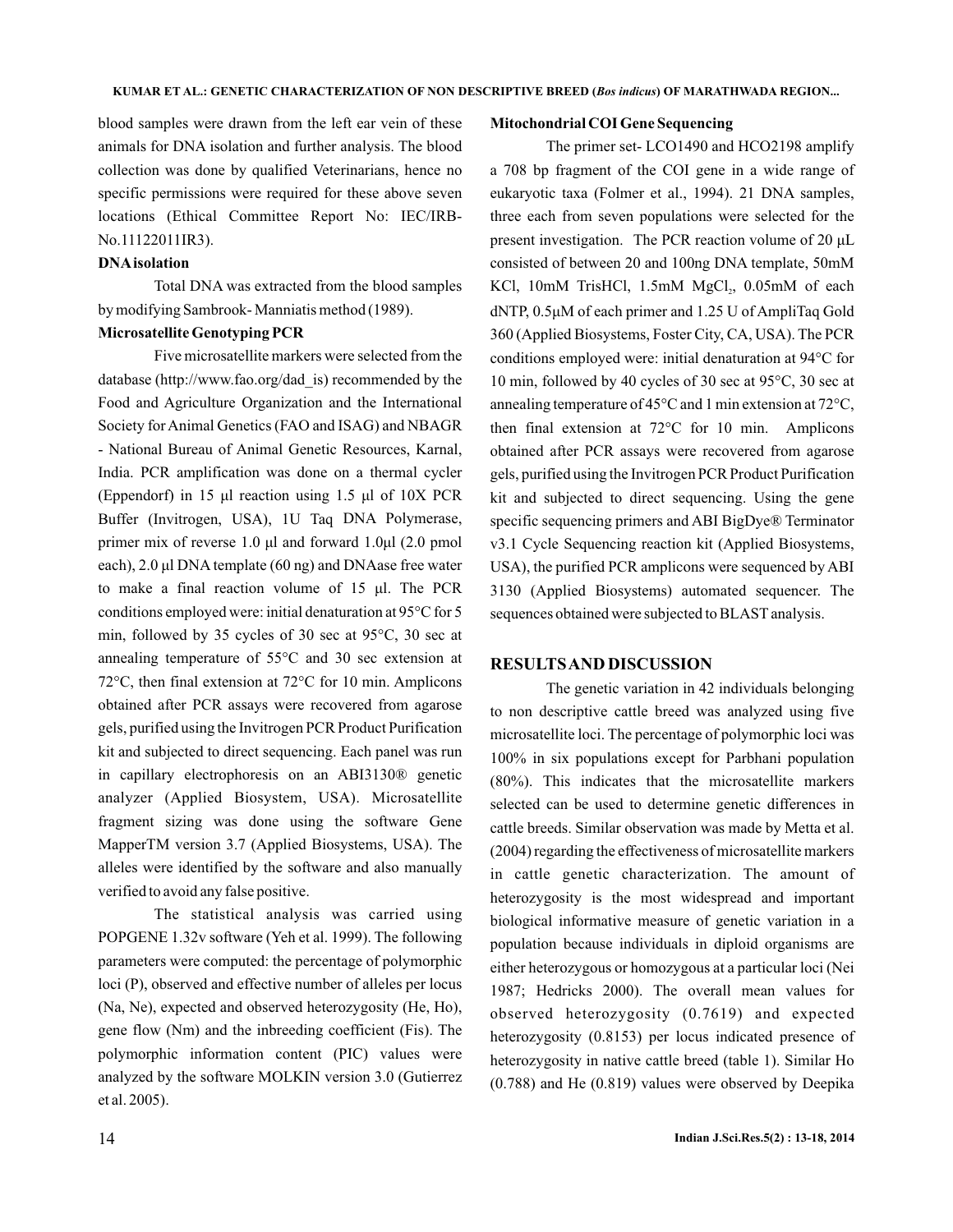| Locus            | Ho     | He     |
|------------------|--------|--------|
| ETH225-1         | 1.0000 | 0.8479 |
| ETH10-1          | 0.6667 | 0.8722 |
| SPS115-1         | 0.5714 | 0.8037 |
| BM4028-1         | 0.9524 | 0.8118 |
| <b>TGLA159-1</b> | 0.6190 | 0.7410 |
| Mean             | 0.7619 | 0.8153 |

**Table 1: Genetic Variability of Selected Loci in Wild Population**

Ho= Observed Heterozygosity, He= Expected Heterozygosity

and Salar, 2013 in native cattle breeds of North and Western Parts of India.Whereas in Hariana and Hissar cattle breed of Pakistan (Ho =  $0.5$ , He =  $0.6$ ), Hallikar and Kangayam cattle breeds of India (Ho = 0.6, He = 0.7) heterozygosity deficiency was observed (Rehman and Khan, 2009; Shekar et al., 2011; Karthickeyan et al., 2009) when compared with the cattle breed in the present study. The mean observed number of alleles per locus (Na= 10.400) and the mean effective number of alleles (Ne=5.1224) further confirmed the genetic variation in this breed (table 2). The effective number of alleles was 50% of the observed number of alleles. Similar values of Na (9.00 to 11.81) and Ne (4.18 to 5.00) were observed in five native cattle breeds of North and Western Parts of India (Deepika and Salar, 2013) whereas in

**Table 2: Microsatellite Loci Showing Observed, Effective Number of Alleles**

| Locus            | N <sub>2</sub> | <b>Ne</b> |
|------------------|----------------|-----------|
| ETH225-1         | 11.0000        | 5.8026    |
| ETH10-1          | 11.0000        | 6.7328    |
| SPS115-1         | 10.0000        | 4.6421    |
| BM4028-1         | 8.0000         | 4.8197    |
| <b>TGLA159-1</b> | 12.0000        | 3.6148    |
| Mean             | 10.4000        | 5.122     |

Na= Observed number of alleles. Ne= Expected number of alleles

Hariana, Hissar, Kangayam, Umblachery, Ongole and Deoni cattle breeds the Na value ranged from 4.04 to 4.5 and Ne values ranged from 2.0 to 2.19 (Rehman and Khan 2009; Karthickeyan et al., 2009; Karthickeyan et al., 2007; Metta et al., 2004). This suggests that the native non descriptive cattle breed has more genetic variation than the descriptive cattle breed.

Gene flow is the transfer of alleles of genes from one population to another. The migration into or out of a population may be responsible for a marked change in allele frequencies. This immigration may also result in the addition of new genetic variants to the established gene pool of a particular species or population. The Fis, Fst and Nm parameters indicate gene flow, important in determining the gene pool of the population. In present investigation, the values of Fis (-0.1374), Fst (0.1584) and Nm (1.3282) have clearly indicated a high level of gene flow (table 3). The mean Fis being negative indicates presence of heterozygosity according to Hardy Weinberg expectations. Similar negative Fis value of -0.048 and -0.084 was observed in Umblachery and Kangayam cattle breed respectively (Karthickeyan et al., 2007; Karthickeyan et al., 2009). This suggests surplus of heterozygotes in these cattle breed population. Fst values are used to determine the degree of genetic differentiation among populations. According to Wright guidelines (1978), the mean Fst value (0.1584) in the present study falls in the range of moderate to large genetic differentiation. Based on the Fst value, most of the genetic variation was within the populations of non descriptive cattle breed. The Fst value of 0.117 was recorded in Ongole and Deoni breeds (Metta et al., 2004). Thus, it indicates that native Indian cattle breed populations are moderately variable in their genetic makeup.

| Locus       | Fis       | <b>Fst</b> | Nm     |
|-------------|-----------|------------|--------|
| ETH225-1    | $-0.3404$ | 0.0986     | 2.2847 |
| ETH10-1     | 0.0769    | 0.1518     | 1.3969 |
| SPS115-1    | 0.1111    | 0.1806     | 1.1340 |
| BM4028-1    | $-0.3793$ | 0.1288     | 1.6917 |
| $TGLA159-1$ | $-0.1304$ | 0.2429     | 0.7790 |
| Mean        | $-0.1374$ | 0.1584     | 1.3282 |

 $Nm =$  Gene flow estimated from Fst = 0.25(1 - Fst)/Fst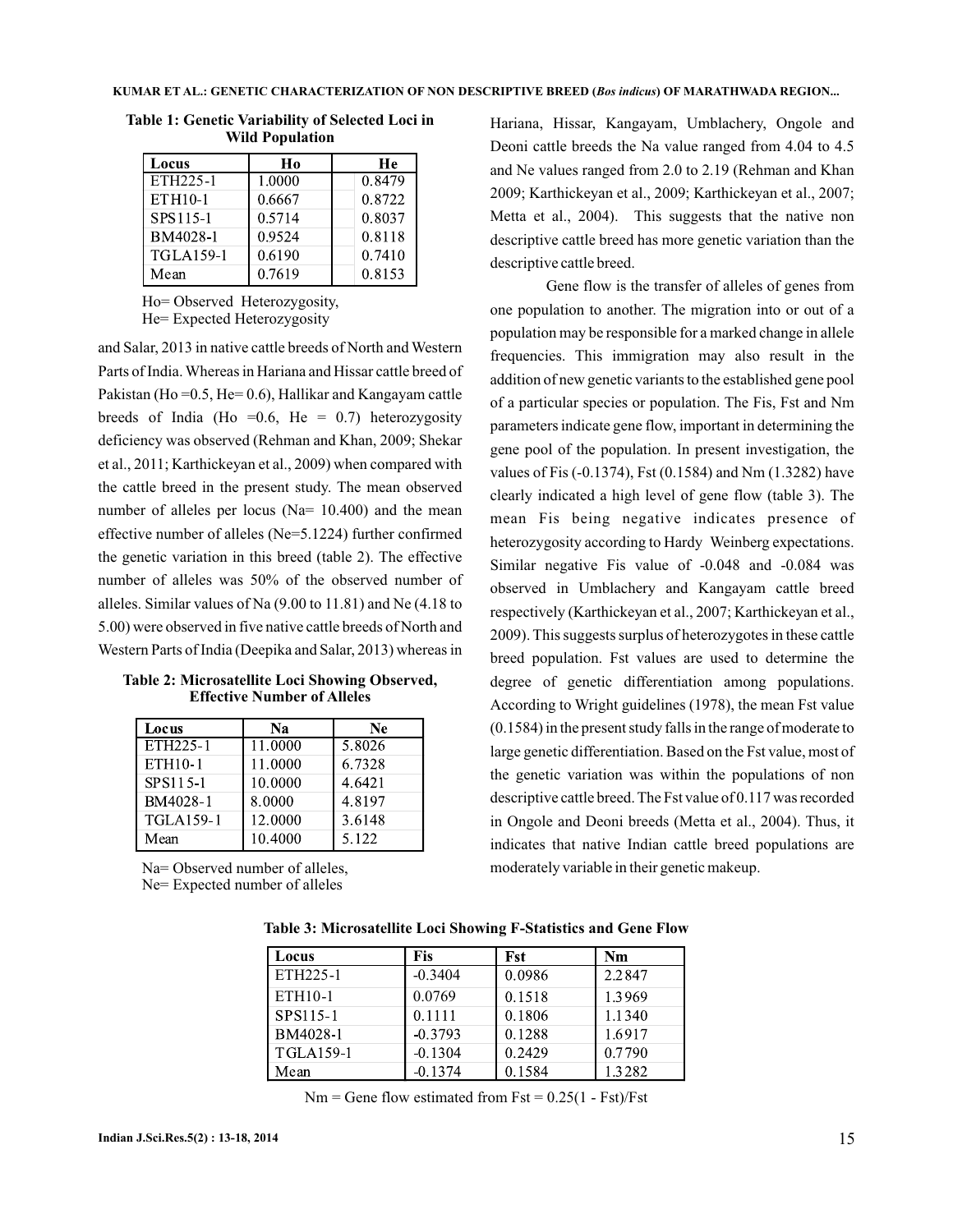| Locus                | <b>PIC</b>        |
|----------------------|-------------------|
| ETH <sub>225-1</sub> | 0.936822877299068 |
| ETH10-1              | 0.930080020989112 |
| SPS115-1             | 0.937728937728938 |
| BM4028-1             | 0.919795078525237 |
| <b>TGLA159-1</b>     | 0.937468505920887 |

**Table 4: Polymorphic Information Content**

A global value of  $Nm > 1$  prevents random differentiation by genetic drift (Slatkin, 1987). The Nm value in this study was 1.3282, suggesting some factors other than genetic drift are involved in giving rise to differentiation among population. The present investigation indicates that some deterministic factors like availability of food and environmental conditions may have played an important role in genetic variability of cattle breed

population and not genetic drift. Thus it is evident that the gene pool of non descriptive cattle breed is maintained.

The polymorphic information content (PIC) for the five microsatellite markers ranged from 0.919 to 0.937 (table 4). The PIC values in Kangayam (Karthickeyan et al., 2009), Hallikar (Shekar et al. 2011), Ongole, Deoni (Metta et al., 2004), Hariana and Hissar breeds (Rehman and Khan, 2009) were 0.5628, 0.6565, 0.79 to 0.80 and 0.749 to 0.719 respectively. The high PIC value indicates presence of polymorphism at all the five microsatellite markers. Thus, there is scope for preserving and maintaining genetic polymorphism in the cattle breed population.

A proper molecular toolbox for identifying vertebrate species should be considered as many useful loci as possible, especially when the currently available nuclear loci (18S and 28S) have low resolution at the species level.

| Sr.<br>No.     | <b>Sample</b><br>Name | Size of seque -<br>nce (bp) | Query<br>Coverage | <b>Max</b><br><b>Identity</b> | <b>NCBI BLAST Result</b>                     | Accession<br><b>Number</b> |
|----------------|-----------------------|-----------------------------|-------------------|-------------------------------|----------------------------------------------|----------------------------|
| 1              | AU 02                 | 687                         | 96%               | 99%                           | Bos taurus isolate WPC25                     | KC153977                   |
| 2              | <b>AU 15</b>          | 698                         | 93%               | 99%                           | Bos indicus voucher SGJB-Si<br>(Seeri Breed) | JN417002                   |
| 3              | <b>AU 18</b>          | 688                         | 95%               | 99%                           | Bos indicus voucher SGJB-Si (Seeri Breed)    | JN417002                   |
| $\overline{4}$ | BECA <sub>02</sub>    | 686                         | 97%               | 99%                           | Bos indicus voucher SGJB-Si (Seeri Breed)    | JN417002                   |
| 5              | <b>BECA10</b>         | 819                         | 79%               | 99%                           | Bos indicus voucher SGJB-Si (Seeri Breed)    | JN417002                   |
| 6              | <b>BECA12</b>         | 703                         | 94%               | 97%                           | Bos taurus voucher ABR                       | JX218056                   |
| 7              | PA 05                 | 687                         | 94%               | 99%                           | Bos indicus voucher SGJB-Si (Seeri Breed)    | JN417002                   |
| 8              | PA 07                 | 686                         | 95%               | 99%                           | Bos taurus isolate WPC25                     | KC153977                   |
| 9              | PA <sub>09</sub>      | 687                         | 96%               | 98%                           | Bos taurus voucher ABR                       | JX218056                   |
| 10             | JA 09                 | 660                         | 98%               | 99%                           | Bos indicus voucher SGJB-Si (Seeri Breed)    | JN417002                   |
| 11             | <b>JA10</b>           | 685                         | 94%               | 99%                           | Bos indicus voucher SGJB-Si (Seeri Breed)    | JN417002                   |
| 12             | JA 13                 | 685                         | 97%               | 98%                           | Bos taurus voucher ABR                       | JX218056                   |
| 13             | LACA <sub>02</sub>    | 680                         | 97%               | 99%                           | Bos indicus voucher SGJB-Si (Seeri Breed)    | JN417002                   |
| 14             | $LACA$ 05             | 688                         | 91%               | 99%                           | Bos taurus voucher ABR                       | JX218056                   |
| 15             | LACA <sub>08</sub>    | 695                         | 94%               | 99%                           | Bos indicus voucher SGJB-Si (Seeri Breed)    | JN417002                   |
| 16             | NACA <sub>10</sub>    | 685                         | 97%               | 99%                           | Bos indicus isolate degin                    | GU256940                   |
| 17             | NACA <sub>16</sub>    | 688                         | 93%               | 99%                           | Bos indicus voucher SGJB-Si (Seeri Breed)    | JN417002                   |
| 18             | NACA 18               | 687                         | 97%               | 98%                           | Bos taurus voucher ABR                       | JX218056                   |
| 19             | OSCA <sub>04</sub>    | 861                         | 76%               | 98%                           | Bos taurus voucher ABR                       | JX218056                   |
| 20             | OSCA <sub>12</sub>    | 688                         | 70%               | 89%                           | Bos indicus voucher SGJB-Si (Seeri Breed)    | JN417002                   |
| 21             | OSCA <sub>15</sub>    | 695                         | 94%               | 94%                           | Bos indicus voucher SGJB-Si (Seeri Breed)    | JN417002                   |

**Table 5: BLAST Results of Mitochondrial DNA Sequences**

AU- Aurangabad, BECA- Beed, PA-Parbhani, JA- Jalna, LACA- Latur, NACA- Nanded, OSCA- Osmanabad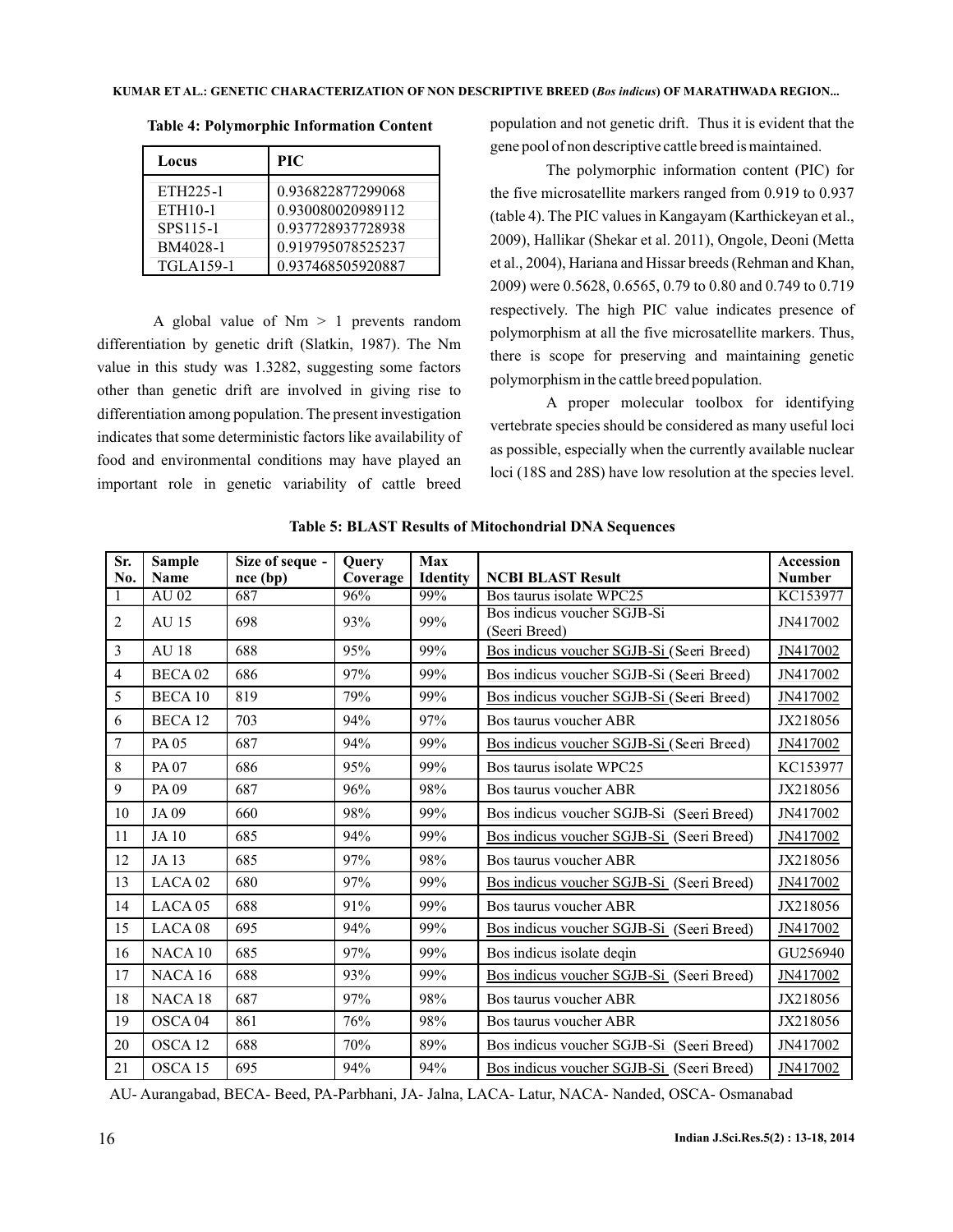#### KUMAR ET AL.: GENETIC CHARACTERIZATION OF NON DESCRIPTIVE BREED (Bos indicus) OF MARATHWADA REGION...

The amplification across a wide taxonomic range, the ease of sequence alignment and the variability pattern rendered by Folmer region of COI makes it a good candidate for genetic identification of cattle breeds. Luo et al. (2011) have shown in their study that CO1 barcoding region, the universal DNA barcode, is preferred among the mitochondrial protein-coding genes as a molecular diagnostic for eutherian species identification. The BLAST results indicated presence of both B. indicus and B. taurus maternal origin (table 5). Amongst 21 samples, eight showed 97% to 99% homology with B. taurus that is of European ancestry. While 13 samples were 89% to 99% homologous to *B. indicus* that is Indian Zebu species. This indicates that the non descriptive cattle breed of Marathwada region is mainly of Indian origin- B. indicus. The genome wide associated studies and quantitative trait locus studies done by (Bolormaa et al., 2013) have shown that *B. indicus* and *B. taurus* are only two surviving subspecies of the ancestral wild cattle species. The mtDNA analysis also indicates that *B. indicus* and *B. taurus* constitute the majority of the cattle populations in the world and were domesticated independently in India (Bradley et al. 1996; 1998). Thus, the non descriptive cattle breed of Marathwada region shows presence of both subspecies i.e. that *B. indicus* and *B. taurus*.

#### **Summary**

The present study on the genetic characterization of non descriptive cattle breed of Marathwada region has genetic variation within and among the seven populations. The genetic variation in natural population is maintained wherein there are forces other than genetic drift that maintains the genetic variation amongst and within them. The cattle breed belongs mainly to Indian origin, namely Bos indicus as it is evident from mitochondrial sequence analysis. These findings can be useful for determining inbreeding levels and DNAbarcoding of the cattle breeds.

### **REFERENCES**

Metta M., Kanginakudru S., Gudiseva N. and Nagaraju J., 2004. Genetic characterization of the Indian cattle breeds, Ongole and Deoni (Bos indicus), using microsatellite markers - a preliminary study. BMC Genetics, 5: 16.

- Nivsarkar A.E., Vij P.K. and Tantia M.S., 2000 Animal Genetic Resources of India- Cattle and Buffalo. Indian Council of Agricultural Research, Directorate of information and publications of agriculture, New Delhi. 79-82.
- Koger M., 1980. Effective crossbreeding systems utilizing zebu cattle. JAnim Sci., 50: 1215-1220.
- Turner J.W., 1980. Genetic and biological aspects of zebu adaptability. JAnim Sci., 50: 1201-1205.
- Kantanen J., Olsaker I., Holm L.E., Lien S., Vilkki J., Brusgaard K., Eythorsdottir E., Danell B. and Adalsteinsson S., 2000. Genetic diversity and population structure of 20 North European cattle breeds. J Hered., 91: 446-457.
- Ciampolini R., Moazami-Goudarzi K., Vaiman D., Dillmann C., Mazzanti E., Foulley J.L., Leveziel H. and Cianci D., 1995. Individual multilocus genotypes using microsatellite polymorphisms to permit the analysis of the genetic variability within and between Italian beef cattle breeds. JAnim Sci., 73: 3259-3268.
- Peelman L.J., Mortiaux F., Van Zeveren A., Dansercoer A., Mommens G., Coopman F., Bouquet Y., Burny A., Renaville R. and Portetelle D., 1998. Evaluation of the genetic variability of 23 bovine microsatellite markers in four Belgian cattle breeds. Anim Genet., 29: 161-167.
- Canon J., Alexandrino P., Bessa I., Carleos C., Carretero Y., Dunner S., Ferran N., Garcia D., Jordana J., Laloe D., PereiraA., SanchezA. and Moazami-Goudarzi K., 2001. Genetic diversity measures of local European beef cattle breeds for conservation purposes. Genet Sel Evol., 33: 311-332.
- MacHugh D.E., Loftus R.T., Cunningham P. and Bradley D.G., 1998. Genetic structure of seven European cattle breeds assessed using 20 microsatellite markers.Anim Genet., 29: 333-340.
- Nagaraju J., Reddy K.D., Nagaraja G.M. and Sethuraman B.N., 2001. Comparison of multilocus RFLPs and PCR-based marker systems for genetic analysis of the silkworm Bombyx mori. Heredity, 86: 588- 597.